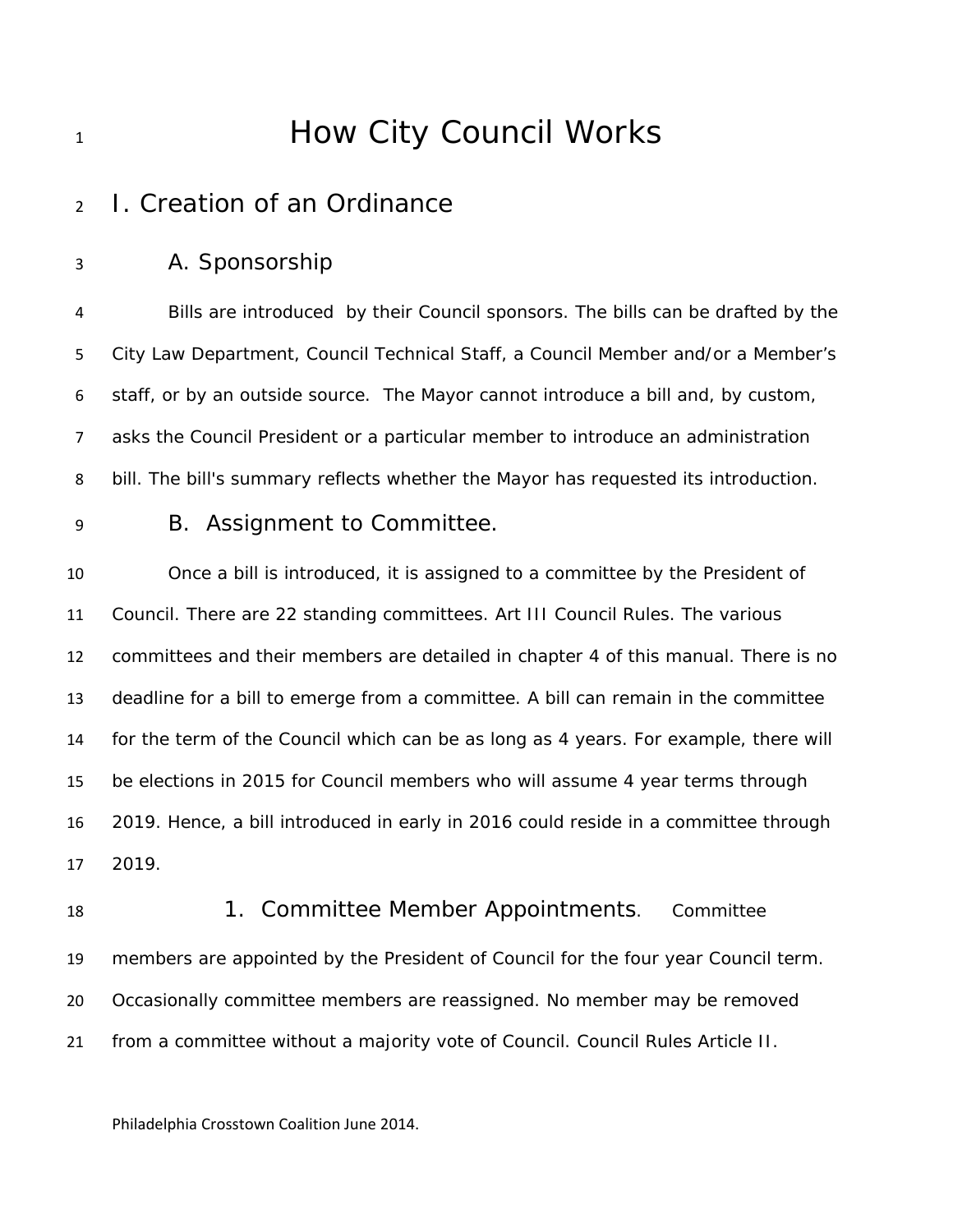22 22 2. Committee Hearings. Every bill must have a hearing before 23 it can become law. The sponsor schedules the hearing through the committee chair who also must obtain a sign off for the hearing date from the Council President. a. Committee Hearing Protocols. i. Advertising - Commitee hearings are advertised in at least three daily publications such as the Legal Intelligencer. A 5-day notice is required except for zoning matters, for which the notice period is 15 days. ii. Public Comment - Every hearing is open to public comment so that all bills are subject to public comment. To arrange to speak on a bill, a citizen should contact the office of the Council Clerk: Michael Decker 215 686 3410 or 11 32 michael.decker@phila.gov. or the office of a sponsor of the bill. iii. Committee Voting Protocols - In order for a committee meeting to open, a quorum of members must be present at the commencement at the commencement of the meeting. While a bill is in the Committee, it may be amended by a majority vote of the Committee. Stenographic records are made of each hearing. Bills are reported out of committee by a majority vote of the committee. At the time bills exit the committee, the committee issues a report which is prepared by the Chief Clerk. The typical procedure is that the committee chair receives the Chief Clerk's report prior to Council's Thursday meetings and then the chair presents the report for reading in Council. When "reading" the bill, the Chief Clerk typically recites the bill's title, its assigned number and the

 committee's recommendation. On rare occasions, bills are reported out with an unfavorable recommendation or "no recommendation" from the committee. This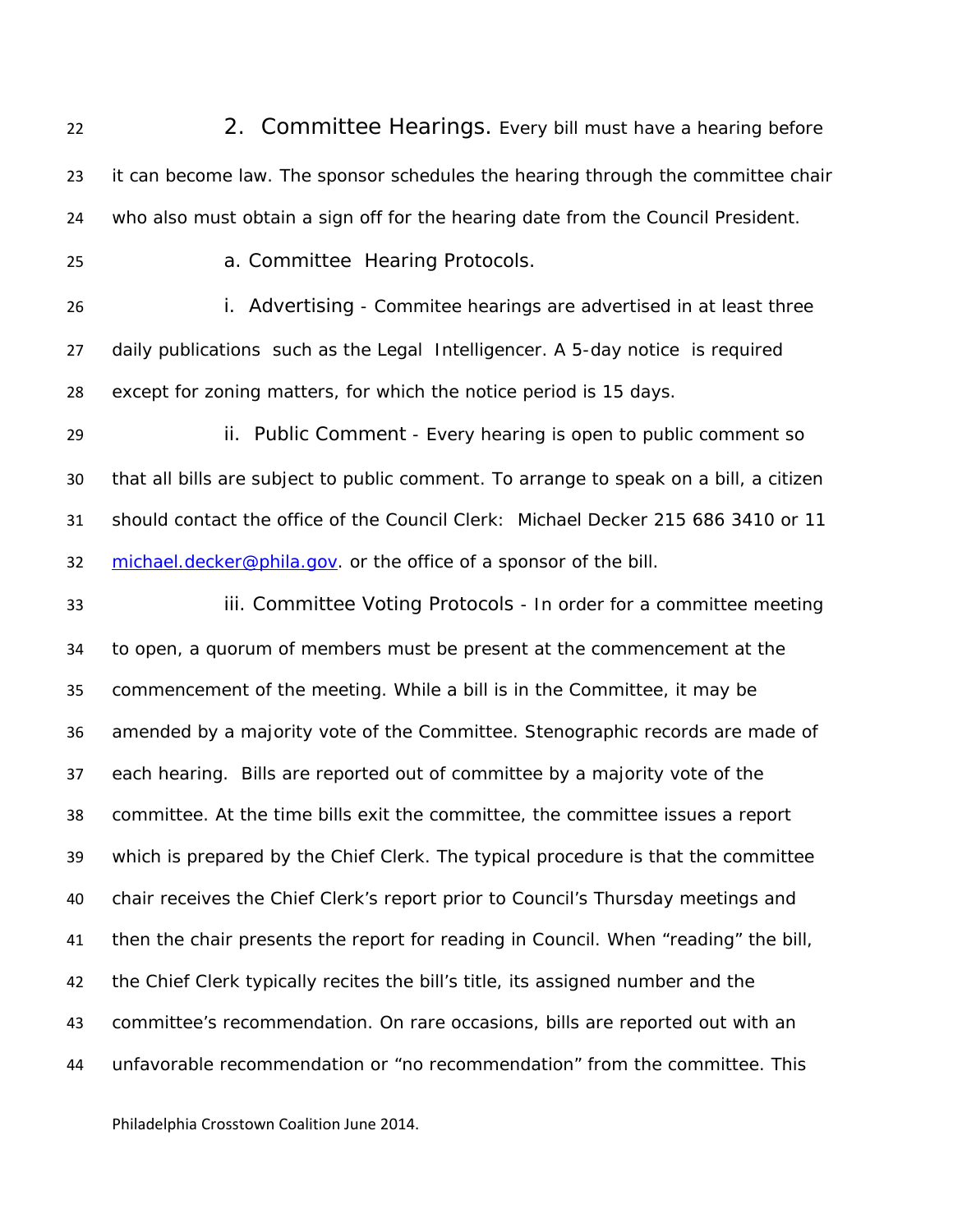usually arises where the bill's sponsor wants to have the entire Council vote on the bill.

C. Council Votes

1. Council Caucus

 All Council members from both parties meet in Caucus on Thursday mornings before Council commences. The topics include bills and resolutions to be introduced as well as the agenda for that morning's Council meetings. Members share the amendments they wish to propose and the bills they want heard for second reading and vote. The pre Council caucus meetings provide a good occasion for addressing individual Council members about issues or ordinances.

#### 2. The Reading Calendars and Voting

 When a bill has been reported out of committee, the bill is placed on the first reading calendar of the next Council session following the bill's exit from committee. The Clerk of Council maintains the first and second reading calendars. The Clerk of Council reads the titles of the bills on the first reading calendar. No business occurs regarding a bill on the occasion of its first reading.

Philadelphia Crosstown Coalition June 2014. The rules provide that, after the bill's committee report has been read by the Clerk in its first Council session, the bill must be read once in a separate Council session and then for a second time in a third Council session. In the third session it may be called for a vote. Bills do not receive their second reading unless their sponsor requests a vote so that a bill may be held over for a number of sessions after its first reading to await being called by its sponsor for a second reading and vote. However, this three session sequencing procedure is frequently suspended by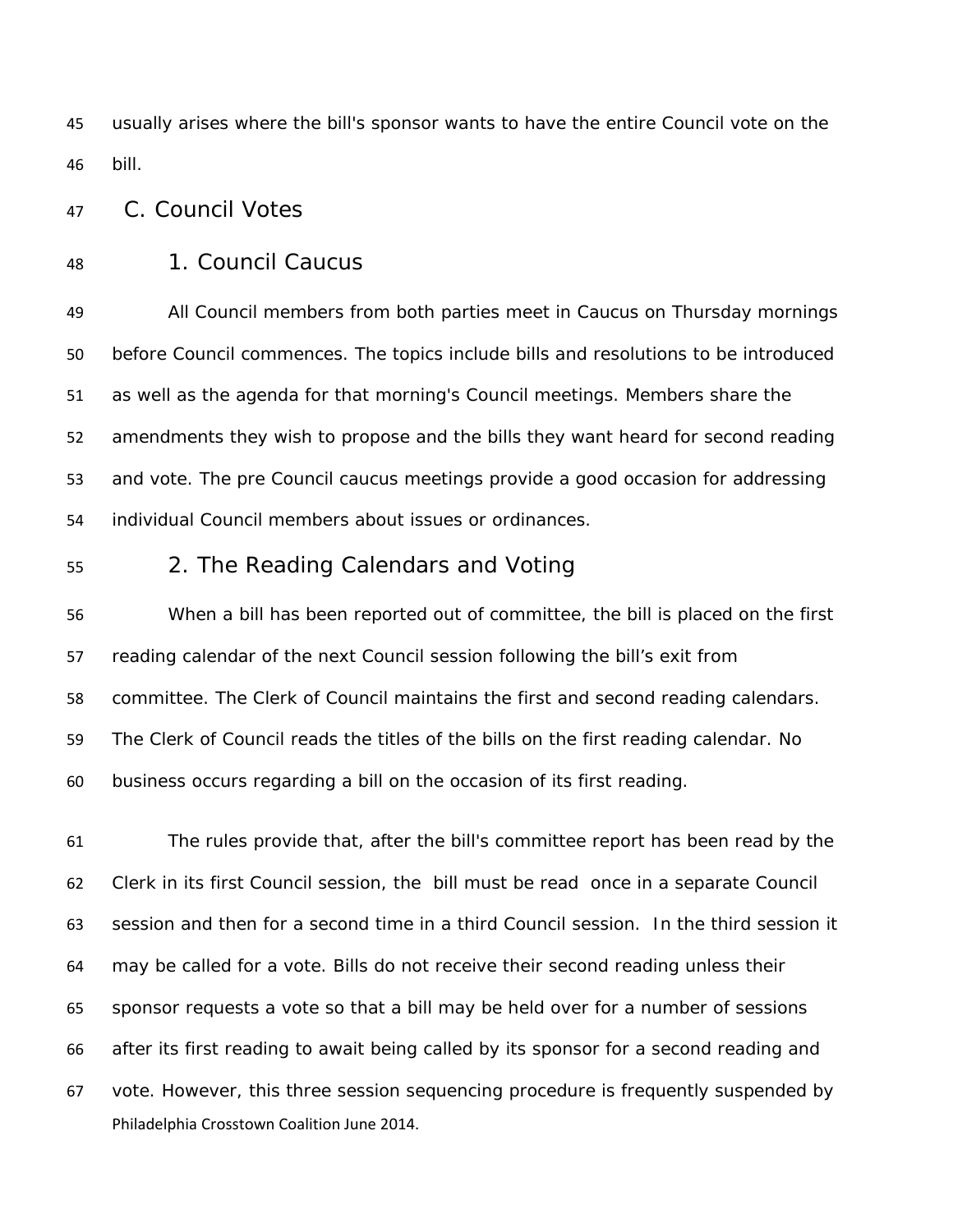a majority vote of the Council. When the rules are suspended, the bill need only be processed through two Council sessions. The bill has its first reading in the same meeting that the committee report is read even though the bill is not on that session's first reading calendar. The bill's sponsor can then call for its second reading and vote in the session immediately following its introduction from committee so that the rules suspension shortens the procedure by one session.

 Typically, amendments are distributed at the caucus meeting before the formal session of the Council meets. Accordingly, during the Council session, a member rises and says, "I move that Bill Number XXXXXX be amended," and, customarily, does not read the amendment because the amendment has already been presented in caucus. When a bill is amended in a second reading session, the amended bill may not be voted upon but must, instead, be held over to the next meeting of Council.

2. Council Votes

 Bills are presented to the Mayor after being passed by a 9 member majority of the 17 member Council. The Council President's vote is the last to be counted 84 per II.4 of the Council rules. Records of how Council people voted on bills are maintained by the Council Clerk and are available by request.

 Under a 2010 Pennsylvania Supreme Court decision, Council must allow public comment on bills before they are presented to a vote. *Alekseev v. City Council of Philadelphia 8 A.3d 311 (2010)* Citizens who want to testify should contact the Council Clerk: Michael Decker 215 686 3410 or 11 or email to

michael.decker@phila.gov.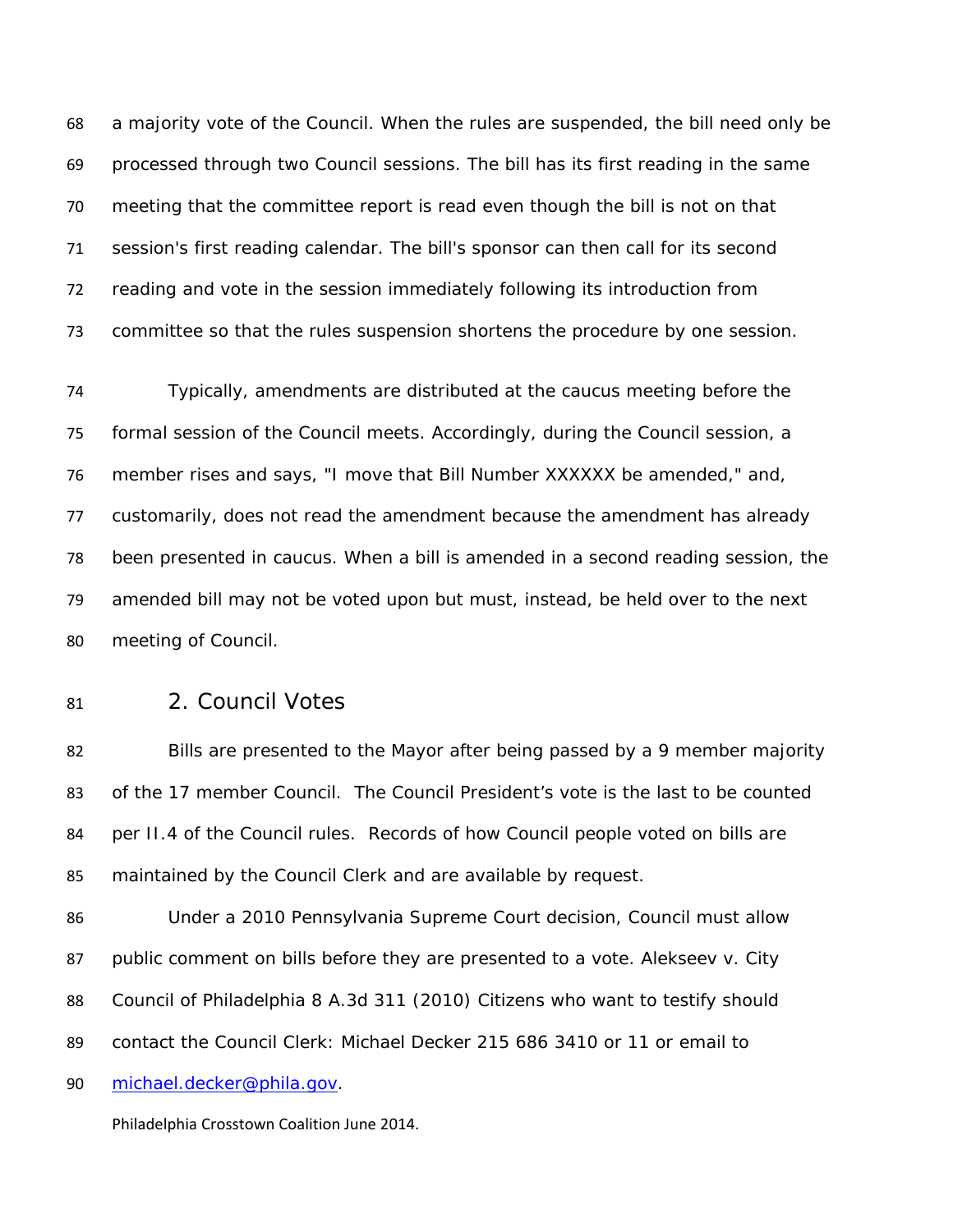### D. Mayor's Duties

 Once a bill is passed in Council, it is sent by the Clerk to the Mayor who may: a. Sign the bill in which event it becomes law or

 b. Fail to sign the bill in which event the bill becomes law without the Mayor's signature at the time of Council's next meeting but not earlier than ten days after the Mayor receives it. Hence while Council is in session meeting each Thursday, the unsigned bill would become law at the later of ten days from its delivery to the Mayor or the day on which Council first meets after the bill's receipt by the Mayor. If the bill is presented before a Council recess, the unsigned bill would become law when Council next convened which might be well beyond ten days. . For example, if a bill is passed in the last session of Council before the summer recess in June, the Mayor can delay taking action on the bill until September

 c. Veto the bill in which event the veto message is read in Council and, in Council's next session, Council can override the veto by a 2/3 vote, 12 out of 17 votes.

- II. Miscellaneous Topics
- 

#### A. Council Session Dates

 Council commences in early September and meets each Thursday through mid December when it breaks for the holidays. It then reconvenes around the third week of January until mid June when it takes a three month recess. For example in 2015 Council convenes on January 22 and meets for 20 consecutive Thursdays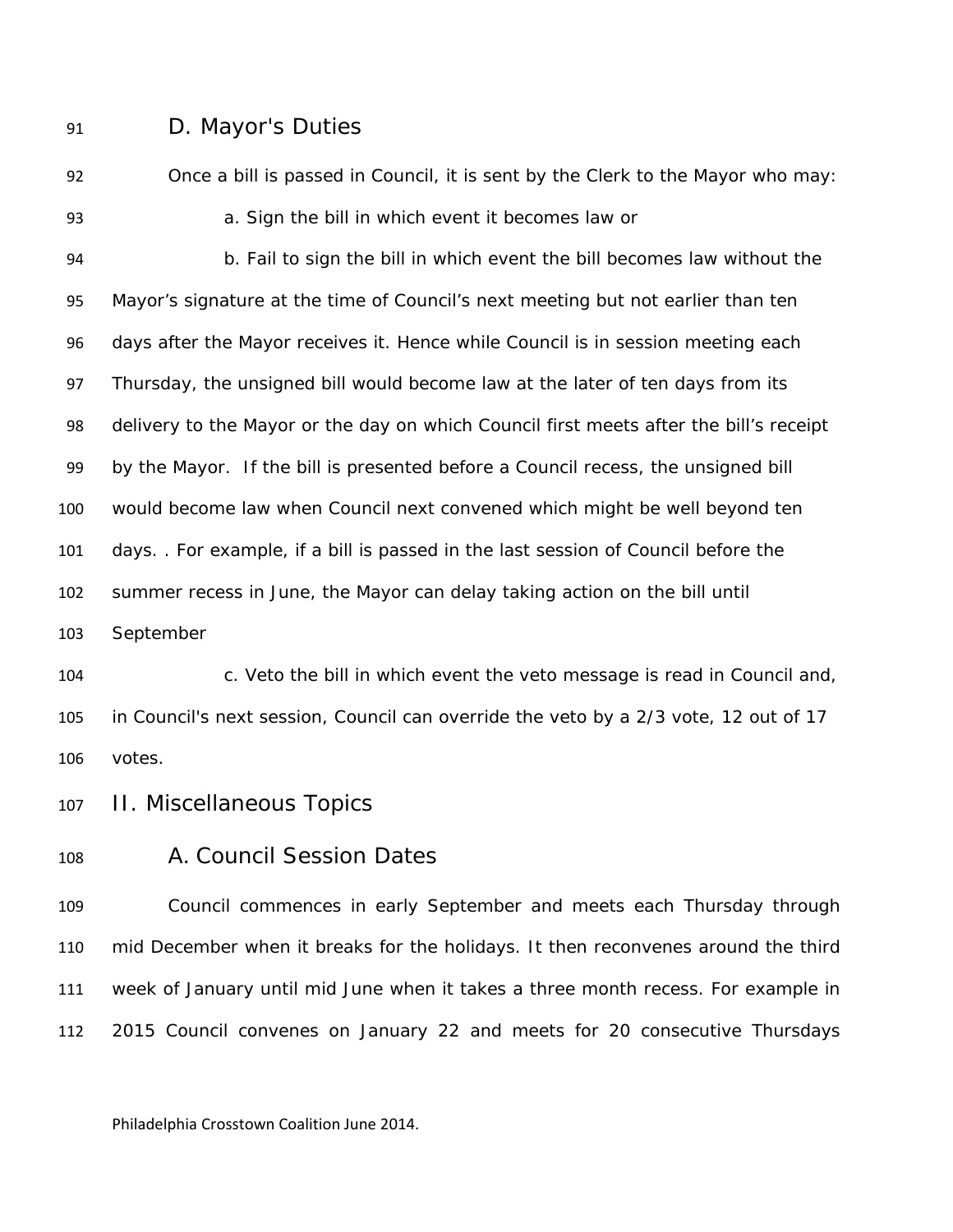through June 18. It then reconvenes on September 10 and meets for 12 sessions, with a one week break for Thanksgiving, through December 10.

B. The Suspension Calendar

 Bills may be placed on the suspension calendar so as to limit the calendar clutter presented by bills which have been first read and are on the second reading calendar but are not being called up because the sponsor does not wish to place them for vote.

C. Staffing for Council Members

 The longest serving members of Council tend to have the largest staffs. Traditionally, Council staffers' salaries are kept in step with increases granted to District Council 47 – the white collar union for City workers although this arrangement is by custom, not law, and raises are under the discretion of the Council President. When a staffer leaves, the accrued wage increases in that staffer's salary is typically kept in the Council person's budget so that as time passes, the budget of long serving Council people increases.

D.Staffing of Council

 The Council President can appoint and dismiss all Council employees other than those serving Council members and other than the Council Clerk who is elected and can be removed by a Council majority. Art II. 8 of Council Rules.

E. Budget Hearings

Council holds around four hearings for the public to comment on the budget.

These comments can be on any budget issue – the entire budget or a line item on a

department budget such as funding for a recreation center.